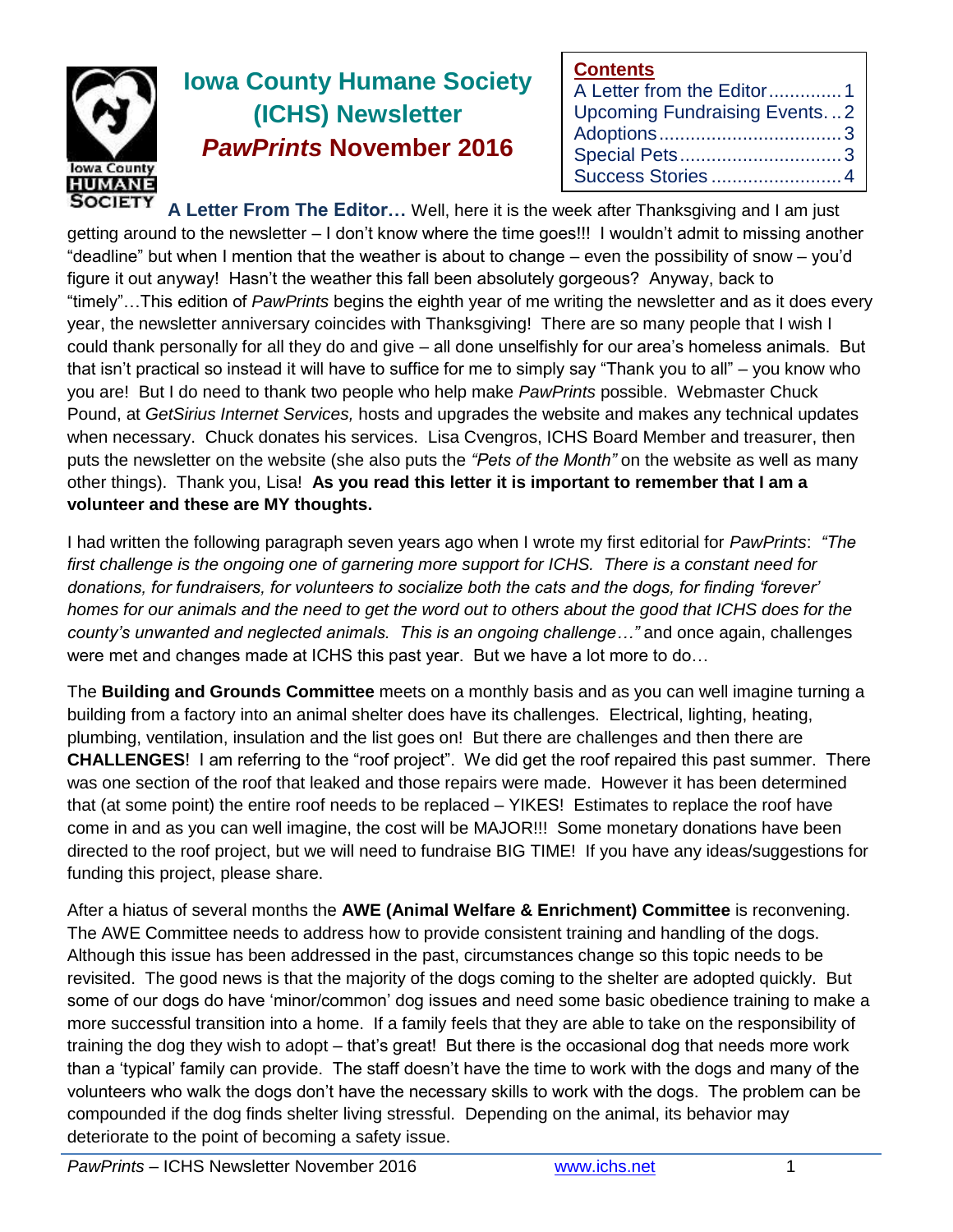And the cats…well, maybe 'training' isn't what is needed, but they do need a means of amusing and preoccupying themselves – especially those living in cages. 24/7 in a cage has to be a bit monotonous and stressful. The obvious answer is getting these kitties adopted. Hopefully the AWE Committee can come up with a solution to alleviate the cats' boredom (assuming that they are bored – you never know with a cat).

If you have any suggestions to pass on to the AWE Committee regarding training/socializing for the dogs or enrichment for the cats, please let the ICHS office know or email me. Keep in mind we are always looking for volunteers to spend time with our animals as well! **If you have any suggestions or ideas about the content of** *ICHS PAWPRINTS***, please contact me, Terri Davis, at [roadhogbiker@gmail.com](mailto:roadhogbiker@gmail.com)**

## **Upcoming Fundraising Events**

Just a reminder that ICHS is always looking for volunteers to help with the planning and implementation of our fundraisers. Our goal is to have enough volunteers so that each individual would only have to help plan and/or work at one event per year. So…if you would like to get involved with the planning and organizing of 2017's fundraisers, please contact the shelter for more details. We hope to hear from you!!!

#### **Double Your Dollars Match Challenge Fundraiser**

This Match Challenge will run throughout the month of December. Thanks to a very generous donor, from December 1st to the 31st, every dollar that you donate to ICHS will be matched so that your dollar will go twice as far! This means that if you donate \$50, we will receive \$100 to go to the care of the animals of Iowa County! We hope you will be able to help us meet our goal to raise \$20,000 towards the Double Your Dollars Match Challenge- this will mean that we will receive a total of \$40,000 for ICHS! Stop in during our open hours or [donate online](http://www.ichs.net/help-ichs/donations/) at [www.ichs.net.](http://www.ichs.net/) Please be sure to designate in the memo that your donation is for the Match Challenge.



## **Culver's Fundraising Night on Wednesday December 7th!**

On December 7th, from 5pm to 10pm, the Iowa County Humane Society will receive a percentage of sales from the Dodgeville Culver's location! Please help to support our cause by bringing your family by for dinner or a dessert treat. We'll be there as well to chat about our organization and to answer any questions- come say "hi", have a bite, and learn more about what we do! Please spread the word to your

friends to help us make this a successful fundraiser.

#### **Holiday Bake Sale**

*"Ho-Ho-Ho!"* ICHS is pleased to announce that we will once again be having our Holiday Bake Sale on Saturday, December 17<sup>th</sup>. The sale will be at Spring Gate Mall in Dodgeville. We will be set up in the usual spot outside of *Piggly Wiggly.* The sale will begin at 8:00 AM and continue until 1:00 PM (or until the baked items are gone). As in past years, there will be a huge variety of tempting holidaythemed goodies. Whether you are a baker, a buyer or both – please circle this date on the calendar and hope to see you there!



*"YUM-YUM-YUM!"* **Please contact Jen at [outreach@ichs.net](mailto:outreach@ichs.net) or 608-935-1381 if you'd like to help!**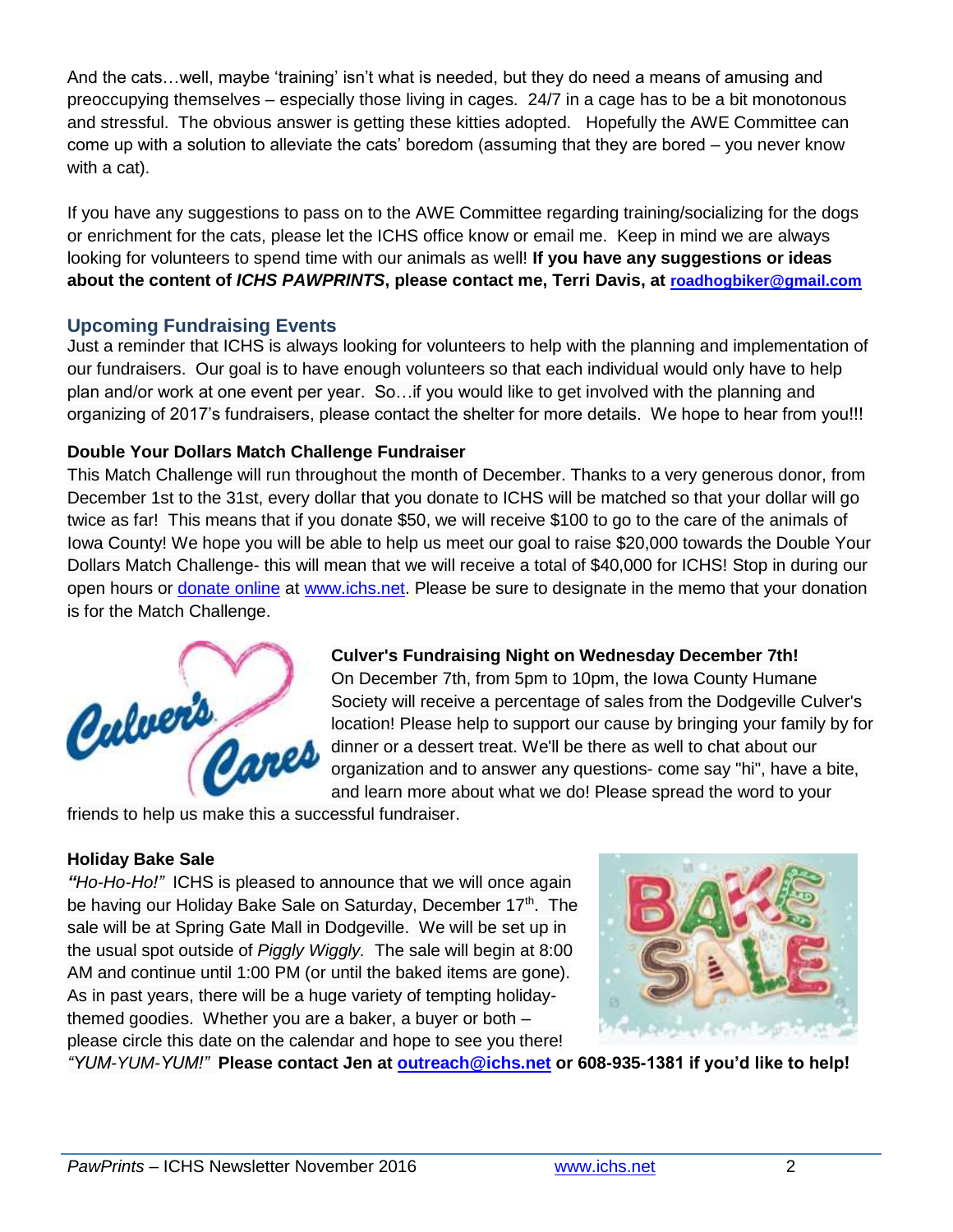#### **September & October Adoptions**

| <b>September</b>                                                                             |                     |                     |                       | <b>October</b> |                       |                  |                 |  |  |
|----------------------------------------------------------------------------------------------|---------------------|---------------------|-----------------------|----------------|-----------------------|------------------|-----------------|--|--|
| <b>Cats</b>                                                                                  |                     |                     | <b>Dogs</b>           | <b>Cats</b>    |                       |                  | <b>Dogs</b>     |  |  |
| Chip*                                                                                        | Slade <sup>oo</sup> | Monkey*             | Ray                   | Catnip*        | Basil*                | Hank*            | Angel           |  |  |
| Dory                                                                                         | Minerva             | Julie*              | <b>Molly</b>          | Jeffrey        | Alfonzo*              | <b>Brittanie</b> | Tessa           |  |  |
| Sherbert*                                                                                    | Moo Moo             | Fay                 | <b>Molly</b>          | Muffin*        | Jazzy                 | Penelope*        | Jessa           |  |  |
| Sage*                                                                                        | Brewer*             | Mustard <sup></sup> | JerseyO               | Yoshi*         | Ender                 | Cream Puff*      | <b>Brittany</b> |  |  |
| Marcia*                                                                                      | Jarvis <b>O</b>     | Montana             | Princess <sup>c</sup> | Midnight C     | Rosemary*             | Mike             | Scamp           |  |  |
| Kayda*                                                                                       | Harper              |                     |                       | Champ          | Willow*               | <b>Ike</b>       |                 |  |  |
| $Dill^*$                                                                                     | Wendy               |                     |                       | Epic           | Baz*                  | Pusheen          |                 |  |  |
|                                                                                              |                     |                     |                       | Pango          | Taquita*              | Karia <b>O</b>   |                 |  |  |
|                                                                                              |                     |                     |                       | Mr Smee*       | Vegas <mark>©©</mark> | Boomerang        |                 |  |  |
|                                                                                              |                     |                     |                       | Lavender*      | Mia                   |                  |                 |  |  |
| * - kitten                                                                                   |                     |                     |                       |                |                       |                  |                 |  |  |
| $\bigcirc$ - denotes animal has been at ICHS for over a year/has special needs/or is elderly |                     |                     |                       |                |                       |                  |                 |  |  |

## **Special Pets**

We all know that all animals are 'special' but the animals featured in this section are indeed special. These are 'special needs' animals. The special person/family who adopts one of these animals knows that this may/may not be the long-term relationship which we hope for when we open our hearts and homes to a new family member. These animals 'forever homes' with us may be just for a short time before they move on…But, nevertheless, these animals need a home and a loving family just as we all do. Are you possibly the family that could provide a home for one of these animals? If not, do you know of a family who could provide a loving home for these animals? If so, please come out to ICHS and find out more about these animals from the ICHS staff.

#### **Buzz & Petey – FIV Kitties**



Our FIV kitty population is down to two – Buzz and Petey! Buzz and Petey are "normal" cats – it's just that they have the FIV virus which affects their immune systems – but slowly – over a period of years! They should live long and normal lives! **Buzz** was thought to be 'feral' when he first arrived at ICHS; hiding in his cubby 24/7 for weeks – but he was simply frightened – and he still frightens easily when

unexpected noises or movement occurs. He does need to get to know YOU before his sweet personality becomes apparent. Buzz has been with us three years – he really needs a home! **Petey** is one of those kitties that if he was not FIV+, he would have been adopted before now. Petey has been with us since March and as sweet and handsome as he is, people can't seem to look beyond his FIV label. Petey is about two years old, playful, loves attention and gets along with other cats.





#### **Petey and Buzz** are roommates (they are such a

handsome pair) and they get along well. It is preferred that they be adopted together as they have definitely bonded. If YOU are looking for a pair of kitties, look no further, YOU have just been found!

Although we call FIV cats "special", there really are no special considerations when adopting Buzz or Petey. If it wasn't for the FIV+ sign on their cages, you wouldn't have a clue that they have FIV! They must be kept indoors. They may live with other cats since FIV is not easily passed between cats (it would be best if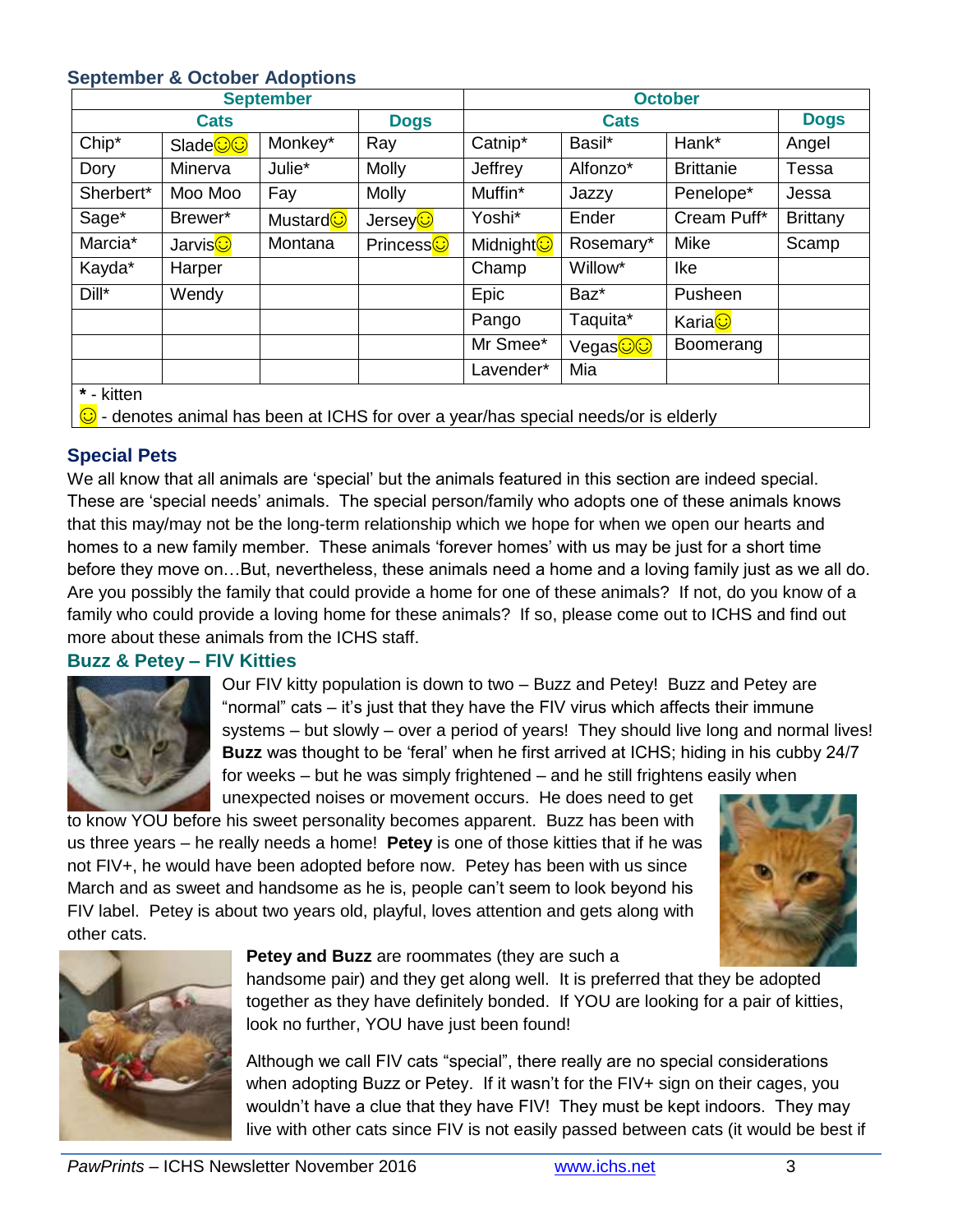your other cat(s) are good-natured and amicable to a new pal). FIV is primarily spread by serious bite wounds so if you have other cats, it is important to properly introduce FIV cats to the others (but you would do that with any cat that you bring home). It is also important to keep them free from stress so a quiet home would be best. So…Buzz and Petey need a home.



#### **FeLV Kitty**

**Cleo** is about 7-8 months old and has been at ICHS about a month. She is extremely playful but also loves to cuddle. This little girl is one of those whom I would bring home "in a heartbeat" if I could. But because of her FeLV status she can't live with other cats (unless they are also FeLV) which means that I can't have her – however if YOU are currently 'catless', YOU should get to know this little "love bug"! Now it may be easy to overlook her as she appears to be "kind of ordinary". She doesn't stand out – until you get to know her. Look at her closely. A quick glance and she appears to be "just a tabby" but you will notice that her coloring is

unusual and BEAUTIFUL. Keep in mind that she is a "teenager" so she is still 'all legs – definitely has some growing to do, but this is good as she will be with YOU for many years to come.

**Cheerio** has only been here at ICHS for a short time as well. He is white with a very pink nose. I don't know too much about this little guy other than he is quite squirmy when being carried to and fro from his cage. So… since I can't tell you much about him, why don't you stop by and get to know Cheerio for yourself!



Similar to FIV cats, FeLV cats also must be kept indoors and a quiet home is best. FeLV cats do need to be only cats (may live with other FeLV cats). FeLV kitties may live for years having a "normal" life span, but once/if the later stage of the infection occurs, the cat's health may deteriorate rapidly. That, of course, is one reason FeLV cats are not readily adopted – no one wants to lose their pet to illness. But Cleo and Cheerio need a home.



## **Gregory – FIV & FeLV Kitty**

**Gregory** is indeed a special kitty! He tested positive for both FeLV and FIV, but don't let that deter you from making this guy a part of your family! As mentioned earlier, as long as FeLV cats are kept indoors, are only cats and live in a stress-free environment (as much as possible), they should be a part of your family for many years to come. Gregory is friendly and affectionate, but he hasn't had a lot of

opportunities to interact with people (he was a barn cat). However Gregory has been promoted to an "office cat". He enjoys the opportunity to be out and about (three years in a cage does get old). I am not sure if his office skills are up to par so let's find a retirement home for Gregory – how about YOURS!

## **Success Stories**

I need your help if I am to continue to feature the success stories which begin the moment your adopted companion chooses you. It is not difficult for me to write a paragraph that showcases your pet. The problem that I have is finding YOU and your pet. I don't know who you are or how to contact you. If you would be interested in sharing your pet's story in the newsletter, please e-mail me at [roadhogbiker@gmail.com.](mailto:roadhogbiker@gmail.com) A picture and a brief write-up about your pet(s) is all that I need. If I don't have enough info, I will get back to you. It would be helpful to know your pet's shelter name (if you renamed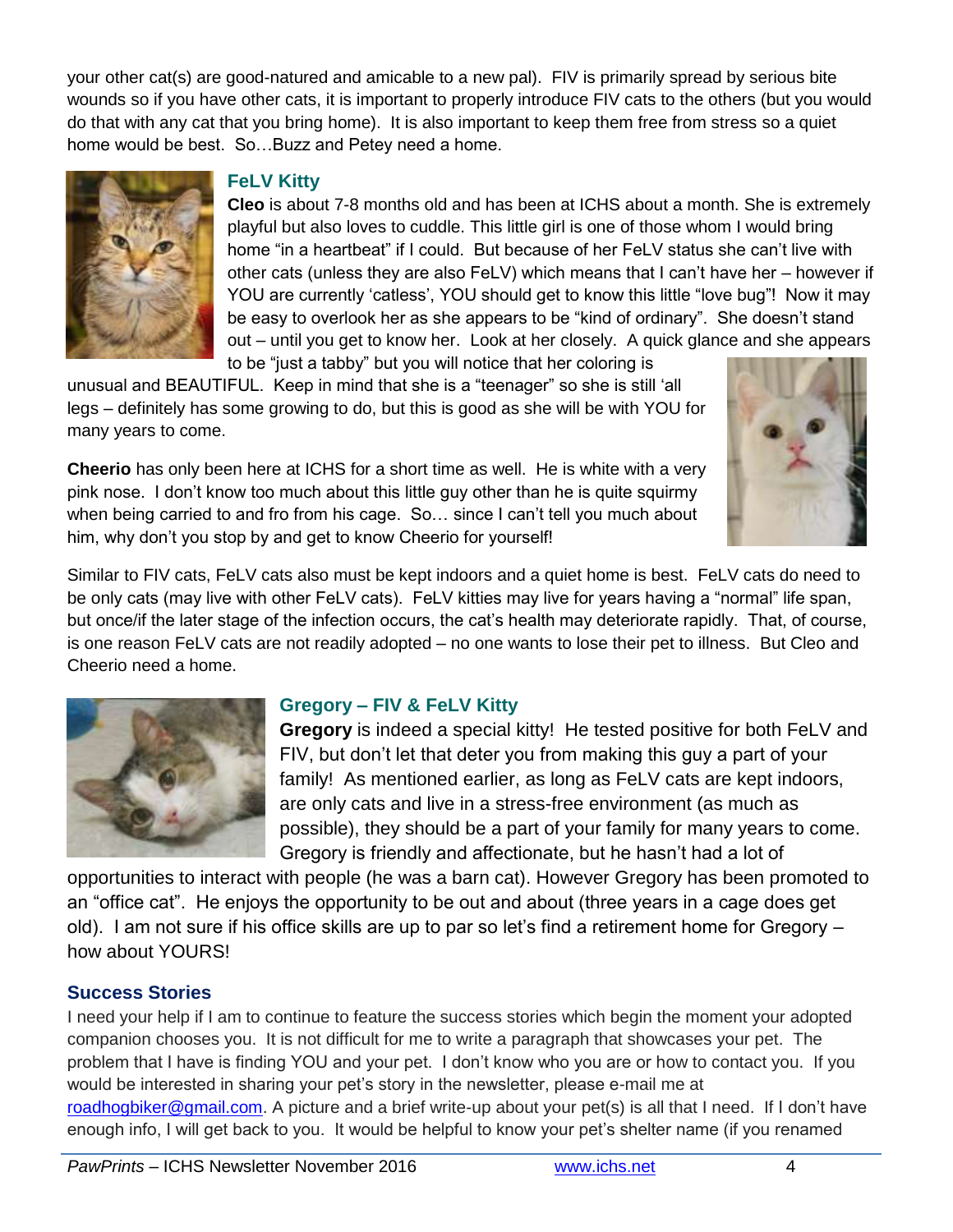your pet), when you adopted, pet's favorite activities, other pets that you may have and whatever else you would like to include. If you are not able to send a picture, that's OK. Many of you send periodic updates regarding your adopted pet to the shelter. I can use those write-ups if you would please indicate (in your letter/e-mail to ICHS) that you are giving me permission to include your pet's story in the newsletter. I hope to hear from you!



Stella (**Sage**) tuckered out after playing with her buddy, Ryker.



Hi Everyone! **Woody** checking in! Thinking about you but I don't know how to use Facebook so I had to wait for mommy to do it! I'm doing well, mommy thinks I may be getting a little chubby…look at all my fur and do you see my tiger stripes? I'm still as playful as ever and I have a great time chasing everyone around the house. And everyday Garrett tells me how much he loves me before he goes to school!



My kids and I adopted **Brittanie.** She's been renamed Bosco and has been an ideal companion so far! I'm thinking she's enjoying her new surroundings



Hey! I adopted **Wendy** and **Monkey** (now Milo) over a month ago and I thought I'd share some pictures! They're both doing well!



Hello! Greetings from **Muffin Man**'s mom. He has been renamed Stifler and he is doing so well! He is a terror at times, getting into everything. Then a total sweetheart purring away and snuggling like crazy with us. He is getting big so fast!



I think I might keep them! Max (**Dill**) is so happy in his new home.



Three years ago we adopted **Taffy** from your shelter. She is still a sassy pup and we love her dearly. Taffy lives in Texas now. She is a cow pup with a big back yard that has many trees and squirrels. Thank you very much.



home.